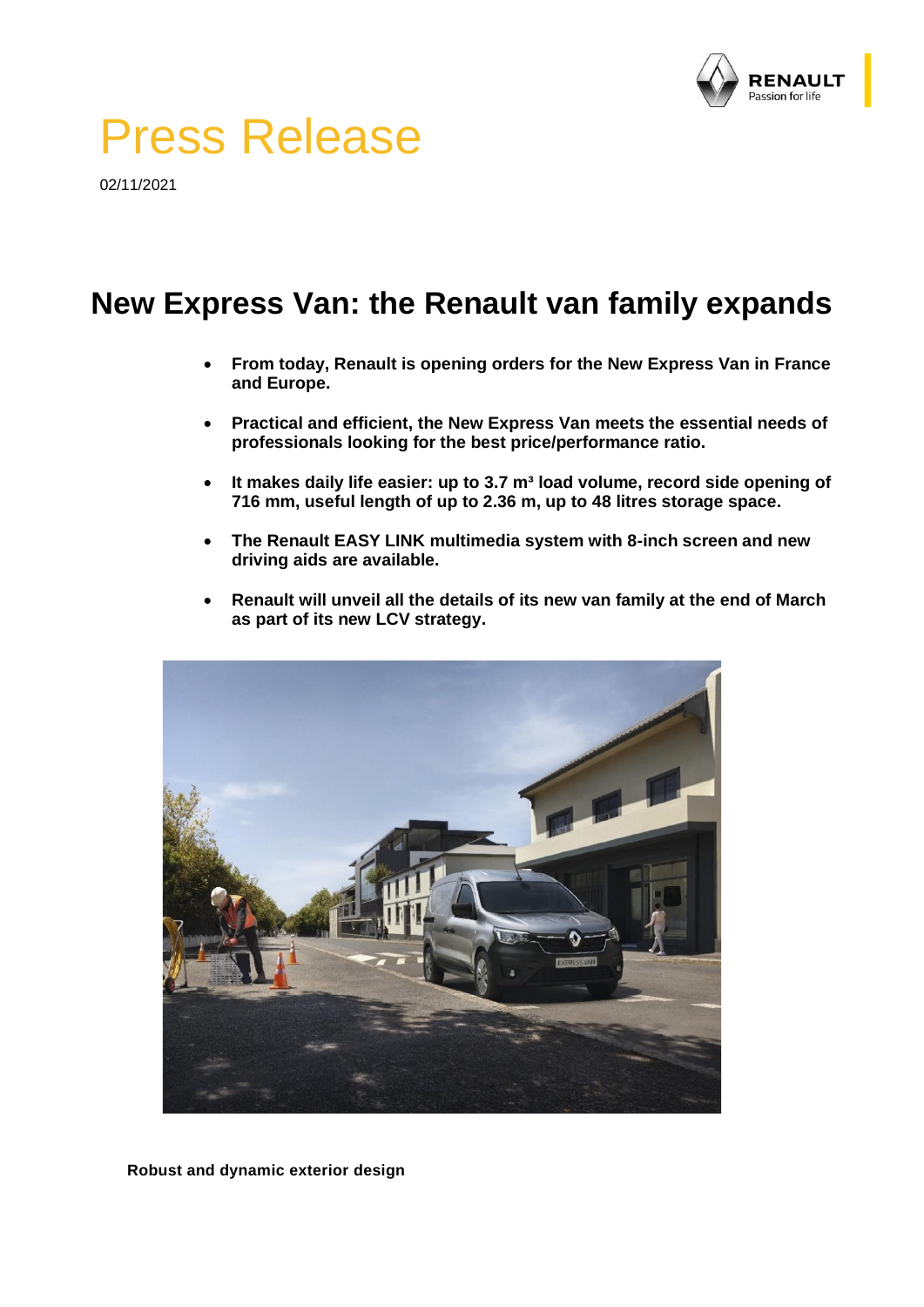The New Express Van displays Renault brand codes such as the C-Shape LED light signature (C-Shape).

The New Express Van expresses both robustness and dynamism, thanks to a vertical bumper and high grille, a ribbed bonnet and fluid lines. Its design features attractive finishes and chrome inserts.

The New Express Van is available in five body colours.

#### **A functional, modern and practical interior**

The interior incorporates a modern horizontal dashboard with clean lines that emphasise the volume of the cabin. The New Express Van pays particular attention to storage space with a record up to 48 litres.

## **Making loading, unloading and reloading easier, which are part of the daily routine of professionals**

The New Express Van has dimensions at the best level in its class: 1.91 m floor loading length (with solid partition), 716 mm width for the sliding side door. Its cargo volume from 3.3 to 3.7 $m<sup>3</sup>$ is among the largest in the segment.

The van allows a payload of up to 780 kg in the petrol version and 650 kg in the diesel version. It is equipped with six swivelling lashing rings on the floor and four on the sides.

### **A technological offer that offers the essentials**

The New Express Van offers three levels of multimedia equipment: Radio Connect R&Go, as well as the Renault EASY LINK multimedia system (with 8-inch touch screen and smartphone replication) in two versions, with or without navigation.

It offers an induction charger for smartphone, up to three USB sockets and four 12V sockets, one of which is in the cargo area.

#### **Indispensable driving aids for enhanced safety**

The New Express Van significantly increases the driver's visual control over his environment with, among other things, the *Rear View Assist* which, in a sheet metal vehicle, transcribes rearward visibility on a screen located in place of the rear-view mirror. The *Blind Spot Warning* alert of a potential danger to reduce the risk of collision due to the dead angle on both sides of the vehicle, while the *Wide View Mirror* helps the driver to see the right blind spot of a sheet metal vehicle. The *Reversing Camera* simplifies parking manoeuvres with image feedback integrated into the multimedia system or the interior rear-view mirror.

#### **A range of four petrol and diesel engines**

In Europe, the New Express Van is marketed with the 1.3 TCe 100 FAP petrol and 1.5 Blue dCi 75 and 95 diesel engines, with a 6-speed manual gearbox. The Ecoleader diesel 1.5 Blue dCi 75 engine helps to reduce fuel consumption by limiting speed to 100 km/h.

Internationally, the New Express Van is available with the 1.6 SCe 110 petrol engine (with a 5-speed manual gearbox) and 1.5 Blue dCi 95 diesel engine (with a 6-speed manual gearbox).

The New Renault Express Van will be marketed from April in Europe and internationally.

#### **About Renault**

Renault, a historic mobility brand and leader of electric vehicles in Europe, has always developed innovative vehicles. With the 'Renaulution' strategic plan, Renault has embarked on an ambitious, valuegenerating transformation moving towards a more competitive, balanced and electrified range. Its ambition is to embody modernity and innovation in technology, energy and mobility services in the automotive industry and beyond.

**Media contact:** Isabelle Behar